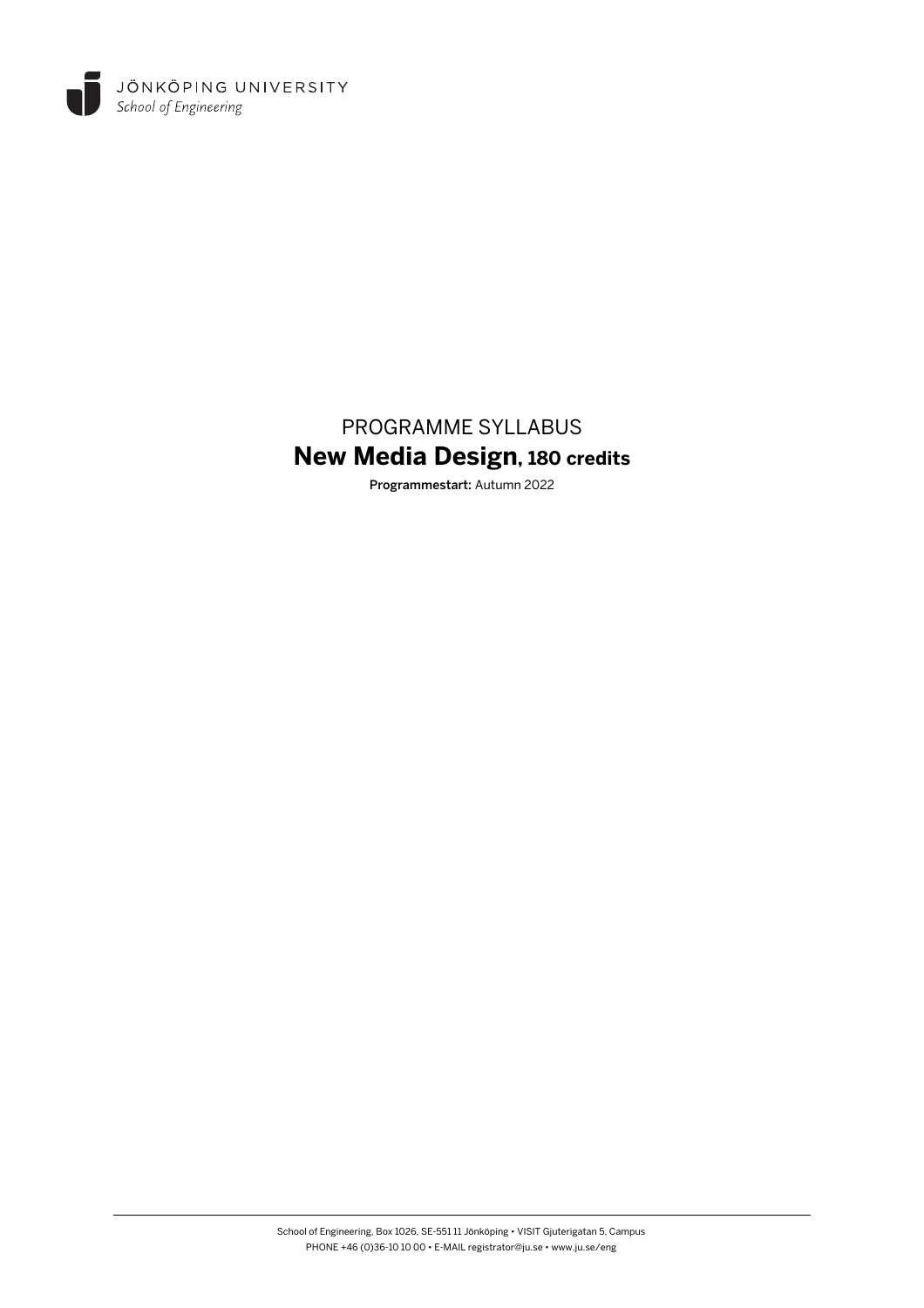

# PROGRAMME SYLLABUS **New Media Design, 180 credits**

Grafisk design och webbutveckling, 180 högskolepoäng

| Programme<br>code: | TGGD7                                | <b>Programmestart:</b> Autumn 2022        |  |
|--------------------|--------------------------------------|-------------------------------------------|--|
|                    | <b>Confirmed by: Dean 2022-03-01</b> | <b>Education Cycle:</b> First-cycle level |  |
| Version:           |                                      |                                           |  |

# Title of qualification

Degree of Bachelor with a major in Informatics, specialisation New Media Design

# Programme overview Background

A design strategy based on in-depth knowledge of digital media, interaction design and visual communication is the key to being able to create and maintain satisfactory messages, products and services for the benefit of both businesses and society. The New Media Design programme has been planned to provide multidisciplinary knowledge for various professions associated with the digital world of today and tomorrow, in which information, communication and technology come together to create these benefits.

The programme will provide knowledge about how the communicative message reaches the user in the intended manner. Creating interactive digital platforms and other communication channels that are user-friendly and adapted to suit the target group are also important elements of achieving the objectives of the programme.

In addition, the programme will provide a scientific foundation enabling continued studies to be carried out at second-cycle level within informatics, and will also be of such an applied nature that students are employable immediately after completing the programme.

# **Objectives**

The bachelor's programme aims to create an understanding of – and provide knowledge of – how digital products, services and messages are designed to achieve customer satisfaction and to meet the user's needs. The aim of the programme is also to clearly integrate current research within applicable areas of the field of informatics and specific knowledge in relation to design processes, working models and concept development methods. The objective is that, on graduation, students should have both an overall perspective and the skills needed in order to be able to work within the digital media industry.

#### Post-graduation employment areas

There are many different professional roles within the main area of New Media and informatics, and the programme provides the basic knowledge needed to work as a graphic designer, user experience designer, web designer, front-end programmer or with digital media production, etc. The main prospective employers are communication and ad agencies, information and marketing departments at small and medium-sized companies, IT departments and design companies, as well as the daily press and magazines.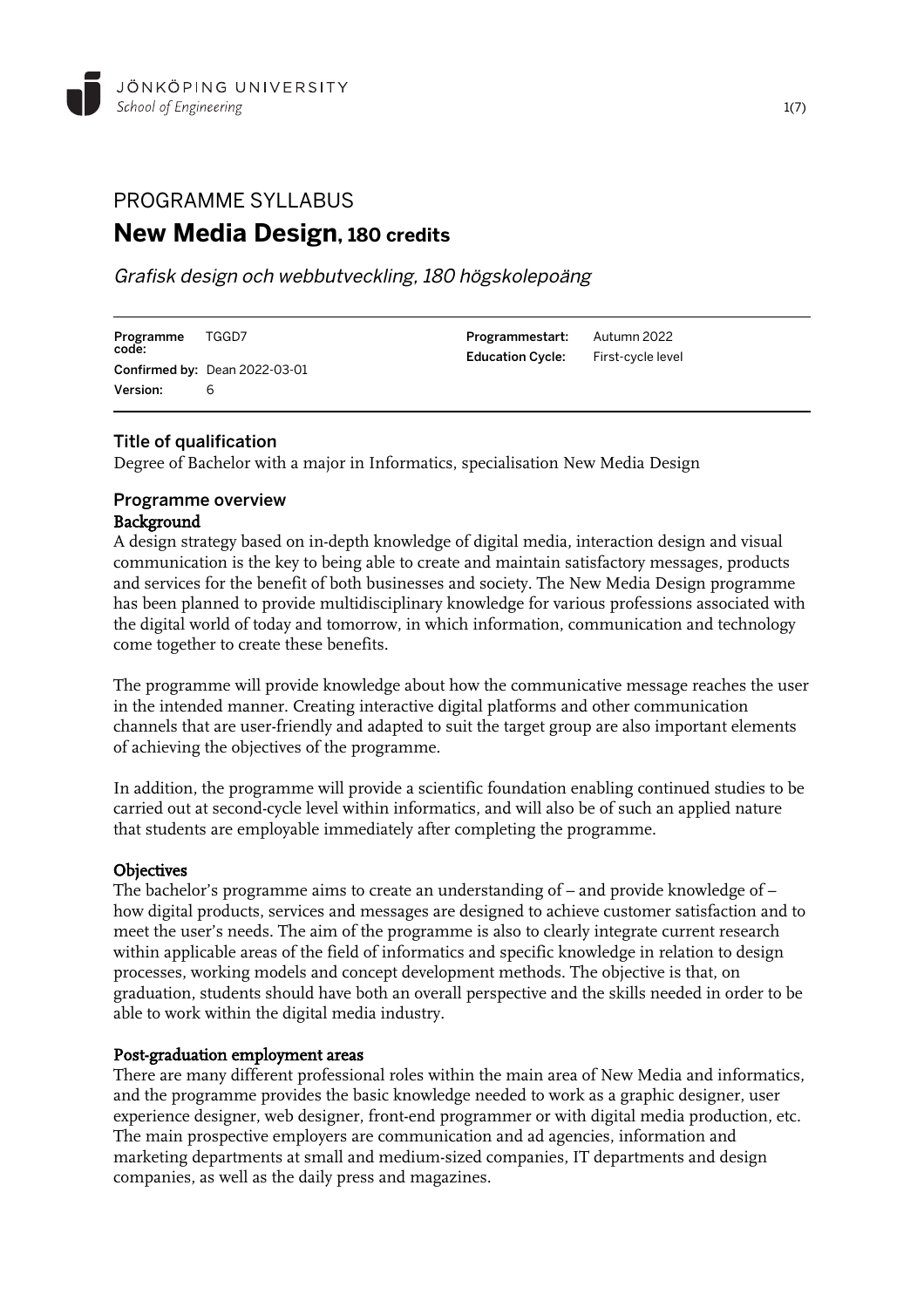#### Post-graduation studies

The programme provides a basis for continued studies at second-cycle level within informatics.

# Educational concept at the School of Engineering

All programmes at the School of Engineering at Jönköping University (JTH) follow an educational concept. The educational concept can be seen as consisting of a number of elements that must be included in the study programmes in order to promote the quality and attractiveness of the education in a way that makes students professionally skilled and soughtafter. The concept highlights the connection with industry and internationalisation in particular as two important elements in order to create successful programmes for which there will be a high number of applicants.

In the concept, there are common learning outcomes regarding the areas leadership, project management, economy, entrepreneurship, marketing, sustainable development, scientific methods and communication. There is also an Industrial Placement Course (IPC) included in all programmes, whereby students put their theoretical knowledge into practice. IPC is a 15 credit course (9 weeks practise at a company), and it is also possible to complete the course abroad.

Internationalisation means that, for example, the opportunity is provided to practise languages and intercultural communication through student exchanges with foreign universities. JTH has around 70 partner universities around the world, and takes part in a number of international student exchange programmes. There is the opportunity to spend part of the study period abroad and to accredit studies abroad towards the degree. As a result of this student exchange, a large number of courses at JTH are taught in English.

#### **Objectives**

After the completion of the programme, students must meet the intended learning outcomes, as described in The Higher Education Ordinance by Degree of Bachelor (1-8) and also the intended learning outcomes, as described by JTH:

# Common learning outcomes

#### Knowledge and understanding

1. demonstrate knowledge and understanding in the main field of study, including knowledge of the disciplinary foundation of the field, knowledge of applicable methodologies in the field, specialised study in some aspect of the field as well as awareness of current research issues JTH. demonstrate knowledge of business (economics, entrepreneurship, business planning, marketing) in relevant activities within the chosen field of engineering

#### Competence and skills

2. demonstrate the ability to search for, gather, evaluate and critically interpret the relevant information for a formulated problem and also discuss phenomena, issues and situations critically

3. demonstrate the ability to identify, formulate and solve problems autonomously and to complete tasks within predetermined time frames

4. demonstrate the ability to, present and discuss information, problems and solutions in speech and writing and in dialogue with different audiences, in both national and international contexts 5. demonstrate the skills required to work autonomously in the main field of study

JTH. demonstrate ability to apply the acquired knowledge in practical work and demonstrate insight into the future career

# Judgement and approach

6. demonstrate the ability to make assessments in the main field of study informed by relevant disciplinary, social and ethical issues

7. demonstrate insight into the role of knowledge in society and the responsibility of the individual for how it is used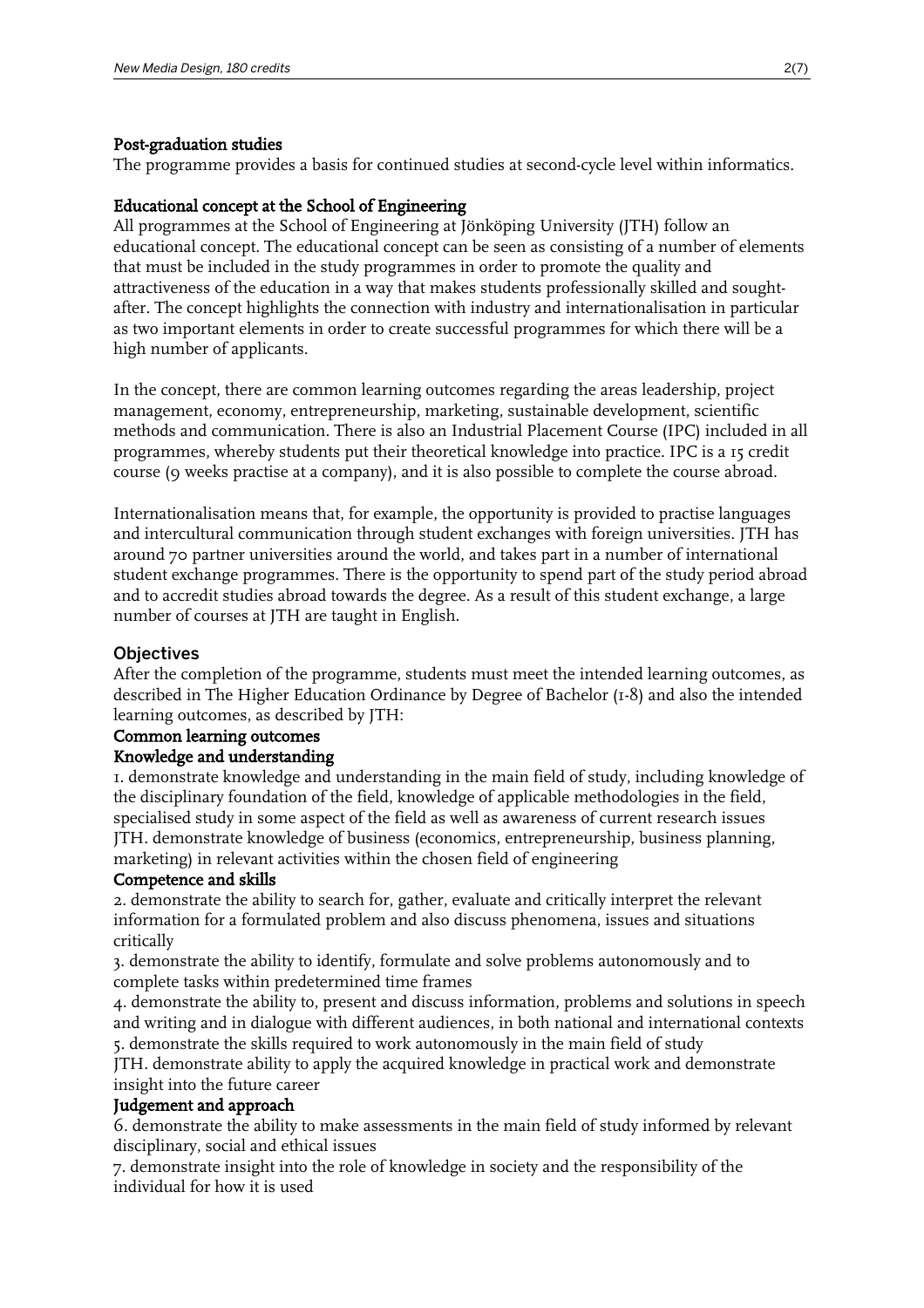8. demonstrate the ability to identify the need for further knowledge and ongoing learning

#### Programme-specific learning outcomes

Upon completion of the program, the intended learning outcomes provided for programme must also be met:

# Knowledge and understanding

9. demonstrate knowledge within the field of digital media design and the production of visual content for new media platforms

10. demonstrate knowledge of different internet-based applications as well as standards regarding user experience design and interactivity

#### Competence and skills

11. demonstrate an ability to produce visual expressions for both new and traditional media following a structured design process

12. demonstrate an ability to develop internet-based products and services with a user-oriented focus

# Judgement and approach

13. analyse and reflect on visual expressions in regard to intended target audiences, brand identities, aesthetic genres and design processes

14. analyse and reflect on the functionality and development process of internet-based applications as well as the user's role and experience of these applications

# **Contents**

# Programme principles

The programme is worth 180 credits, and focuses on preparing students for further studies at a higher level, and on preparing them for working life. The programme's content revolves around the areas of digital information systems, communication and user experience. The programme's basic philosophy is to combine these areas so that students gain an overall perspective and are ready to encounter an ever-changing world within this subject.

Informatics is a broad area, and the programme is located within this main area. Here, and in this context, we take informatics to mean the following:

Informatics encopasses interdisciplinary studies of the design, application, use and benefits of information technology.

The programme is structured in accordance with the principle of basic knowledge first, and the first year consists of fundamental theories and basic skills. This involves the basics in graphic design and visual communication, human-computer interaction, user interfaces design and programming. During year two, this knowledge is integrated and deepened through project courses and theory courses in subjects such as web development, content design and marketing communication. The second year concludes with a 15 credit Industrial Placement Course, where the student conducts an internship of nine weeks at a company. The third year consists of a relatively free semester in which students have a great deal of choice, to facilitate studies abroad or to take supplementary courses required in order to study a specific master's programme. The programme concludes during the spring semester of the third year with a degree project in the form of a bachelor thesis as well as advanced courses in visual design and web development.

Within the courses, there is a great emphasis on both lectures and students' own work developing their analytical ability and holistic systems approach. The teaching consists of lectures, seminars, laboratory work and project work. Exercises and laboratory work are designed to correspond clearly to real cases and scenarios. During the teaching, there will also be several pieces of project work linked directly to industry.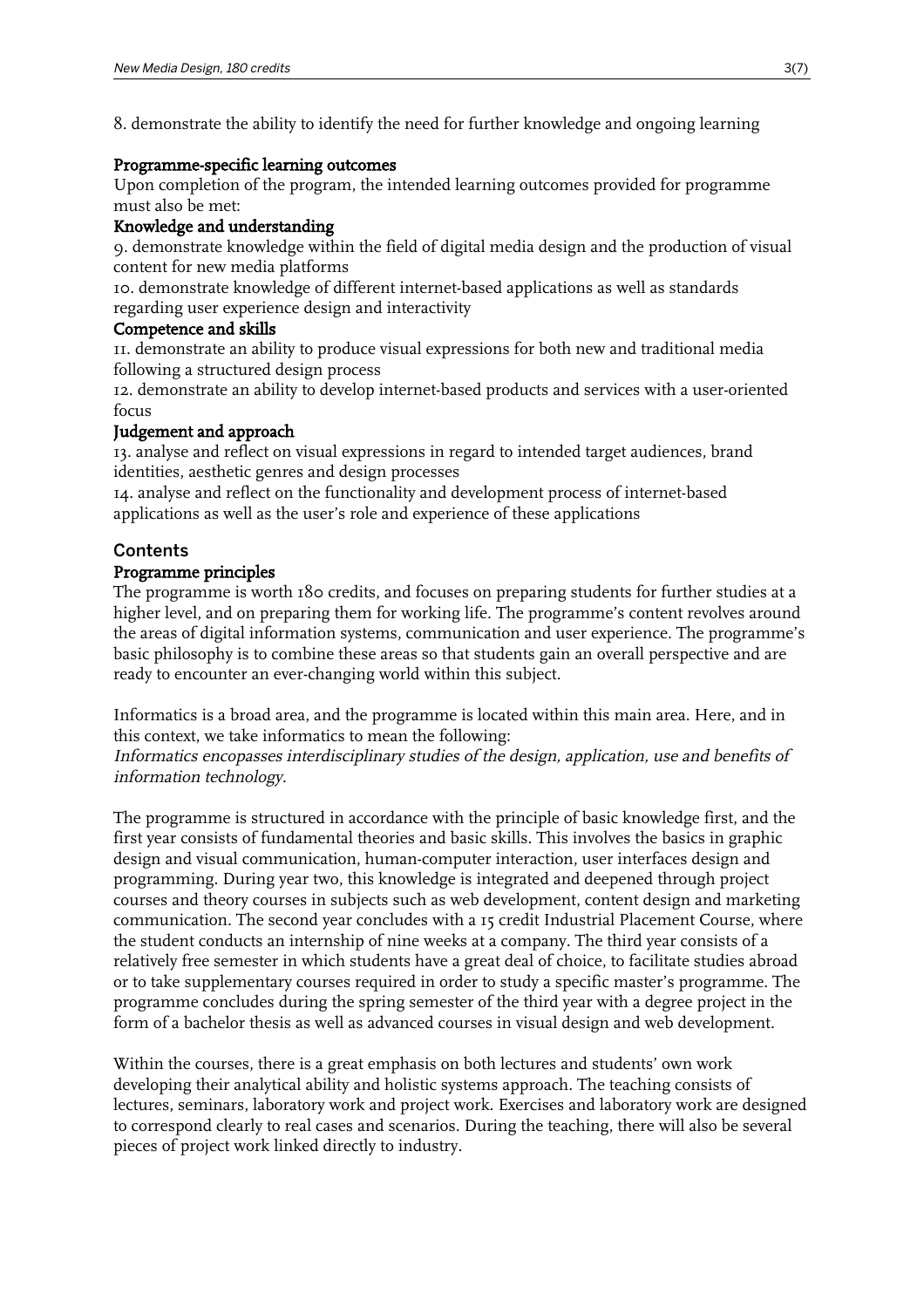Compulsory coursework assignments throughout the period of studies will be added to students' portfolios. Scientific working methods provide an analytical and reflective approach in the practical applications and the project work with a particular focus on the main area of informatics. In the programme's advanced courses, students should be able to independently identify and resolve problems and carry out project tasks within set frameworks. The technology courses are carried out based on a sustainability perspective, taking economic, social and environmental responsibility.

#### Programme Progression

The structure of the programme focuses on – and is directed towards – giving students interdisciplinary knowledge within the main area of informatics.

Year I includes courses that provide basic knowledge and principles within graphics/visual design and technology, and knowledge about internet-based applications and the development of these. Foundational studies in Human-Computer Interaction and programming are also provided. After the first year, students should have sufficient theoretical knowledge to be able to create simple web products and visual communication within the relevant sub-area.

During year 2, more in-depth knowledge is provided within the above, and the programme should also give an understanding of how information, communication and technology create benefits together for society and the individual. The concept of user experience design is introduced during year 1, and more in-depth knowledge within human-computer interaction is provided during year 2. Here, knowledge is provided – and application projects are carried out – in connection with how to create different types of digital solutions and services and content with visual and graphical expressions, and that provide a consistent user experience on different platforms. .

Students' method knowledge is gradually deepened in terms of both design principles and digital solutions, and during year 3 concept thinking is expanded during the final thesis project. Theoretical knowledge is interwoven into projects, in which students must take into account ethical values, cognition, benefits, design principles and economic conditions. In this way, they gain an overall perspective of how digital solutions and users interact, including both opportunities and limitations. Target group and competitor analyses, user tests, personas for choice of method and channel, etc. are carried out for the planning and implementation of the projects. Current research within the subject area is introduced during year 1, and is then kept relevant and deepened throughout the programme so that students feel comfortable discussing relevant research issues.

The programme includes courses to provide greater breadth within project management, leadership and organisation. In year 2, during the Industrial Placement Course, students apply and consolidate their theoretical knowledge in practice at a company, an organisation or similar during an extended period, ensuring that they are well prepared for their forthcoming professional lives. Through the degree project and the Industrial Placement Course, students gain an insight into their need for skills development and their need for additional knowledge within the field. Sustainable development is one of JTH's fundamental concepts, and is a recurring theme throughout the programme and the three concept courses.

During year 3, students also have the opportunity to carry out studies abroad with relevant course content.

Courses

Mandatory courses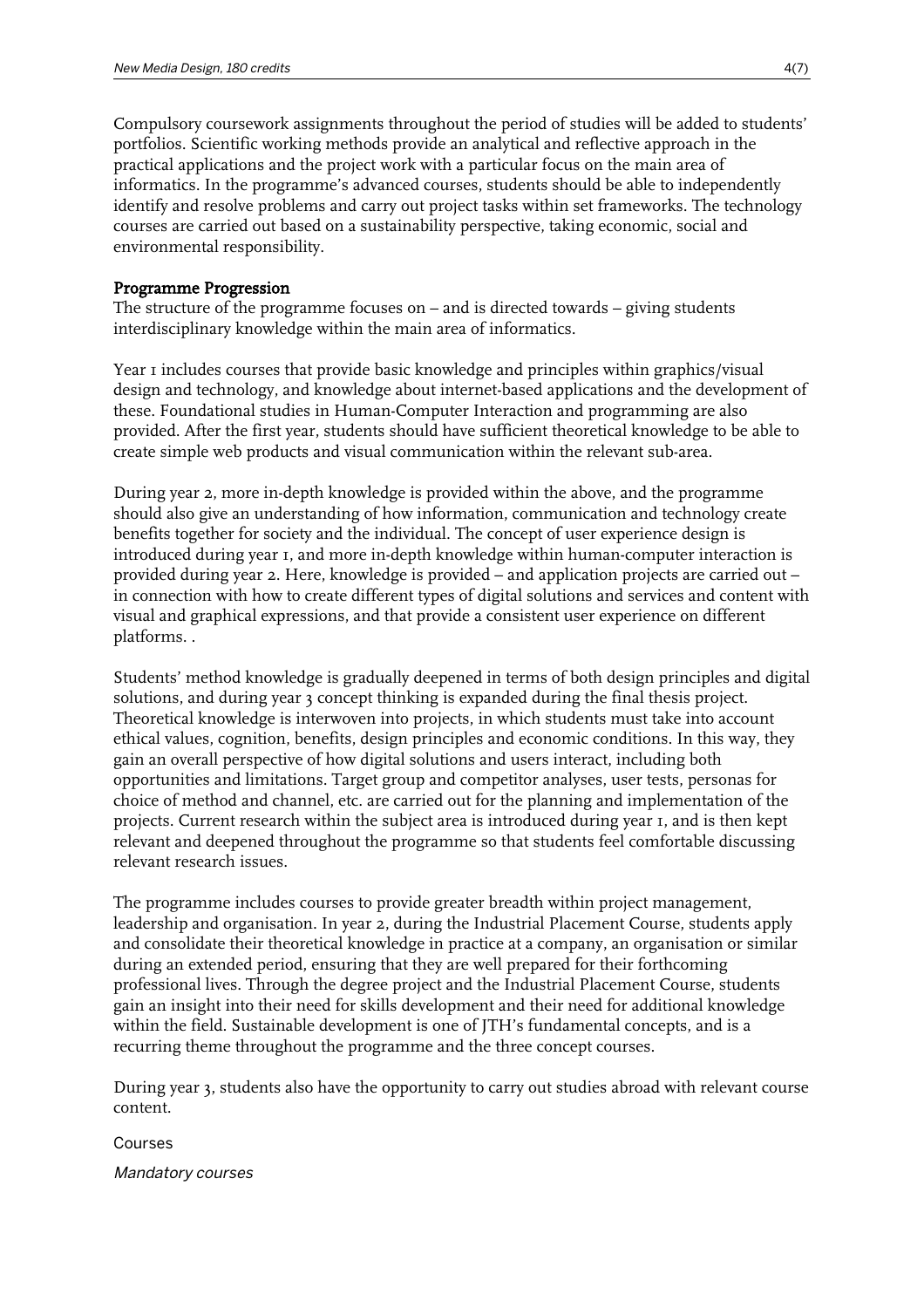| <b>Course Name</b>                                      | <b>Credits</b> | Main field of study                         | Specialised<br>in | <b>Course Code</b> |
|---------------------------------------------------------|----------------|---------------------------------------------|-------------------|--------------------|
| <b>Business Planning and</b><br>Entrepreneurship        | 7.5            | Industrial<br>Engineering and<br>Management | G1N               | TBPG19             |
| <b>Final Project Work in Informatics</b>                | 15             | Informatics                                 | G <sub>2</sub> E  | TWIP17             |
| Research Methods in Computer<br>Science and Informatics | 7.5            | Computer<br>Engineering,<br>Informatics     | G <sub>2F</sub>   | TFIN13             |
| Web Development - Advanced<br>Concepts                  | 7.5            | Computer<br>Engineering,<br>Informatics     | G <sub>2F</sub>   | TFWN14             |
| <b>Fundamentals of Graphic Design</b>                   | 7.5            |                                             | G1N               | TGGG11             |
| <b>Foundations of Programming</b>                       | 7.5            | <b>Informatics</b>                          | G1F               | TGPK12             |
| Web Development Fundamentals                            | 7.5            | Computer<br>Engineering,<br>Informatics     | G1F               | TGWK12             |
| Content Design for New Media                            | 7.5            | Informatics                                 | G <sub>1</sub> F  | <b>TINK12</b>      |
| Introduction to Human-<br>Computer Interaction          | 7.5            | Informatics                                 | G1N               | TIGG10             |
| Marketing Communication                                 | 7.5            |                                             | G1F               | TMCK18             |
| Industrial Placement Course for<br>New Media Design     | 15             | Informatics                                 | G <sub>2F</sub>   | TNGN19             |
| Project Management and<br>Methods                       | 7.5            |                                             | G <sub>1</sub> N  | TPJG17             |
| Trends in Human-Computer<br>Interaction                 | 7.5            | <b>Informatics</b>                          | G <sub>2F</sub>   | THCN13             |
| User Experience Design                                  | 7.5            | Informatics                                 | G1F               | TUEK12             |
| Web and User Interface Design                           | 15             | Informatics                                 | G1F               | TWTG10             |
| <b>Visual Lab</b>                                       | 7.5            | Informatics                                 | G <sub>2F</sub>   | TVLN14             |
| <b>Visual Communication</b>                             | 7.5            | Informatics                                 | G1F               | TVKK12             |

#### Elective credits

The programme comprises 30 credits elective courses during the study-abroad semester (fifth semester). The student can elect courses within Computer Engineering, Computer Science, Graphic Design, Informatics, UX-design or related areas. Up to 7.5 credits, out of the 30 credits, might be elected for courses in line with the School of Engineering's education concept (i.e. courses in foreign language, economics or project management). Students that choose not to go abroad during the fifth semester are recommended to take the courses scheduled in the programme.

For students that do not go abroad during the fifth semester the following courses are (preliminary) scheduled: Motion Graphics 7,5 credits, Video Post-production 7,5 credits, Digital Marketing 7,5 credits and Custom Project Management 7,5 credits.

#### Programme overview Year<sub>1</sub>

|                                                                | Semester 1                                   |                                                             | Semester 2                                   |
|----------------------------------------------------------------|----------------------------------------------|-------------------------------------------------------------|----------------------------------------------|
| Period 1                                                       | Period 2                                     | Period 3                                                    | Period 4                                     |
| <b>Fundamentals of Graphic</b><br>Design, 7.5 credits          | Web and User Interface<br>Design, 15 credits | Business Planning and<br>Entrepreneurship, 7.5<br>l credits | l Foundations of<br>Programming, 7.5 credits |
| Introduction to Human-<br>Computer Interaction, 7.5<br>credits |                                              | User Experience Design, 7.5<br>l credits                    | Visual Communication, 7.5<br>credits         |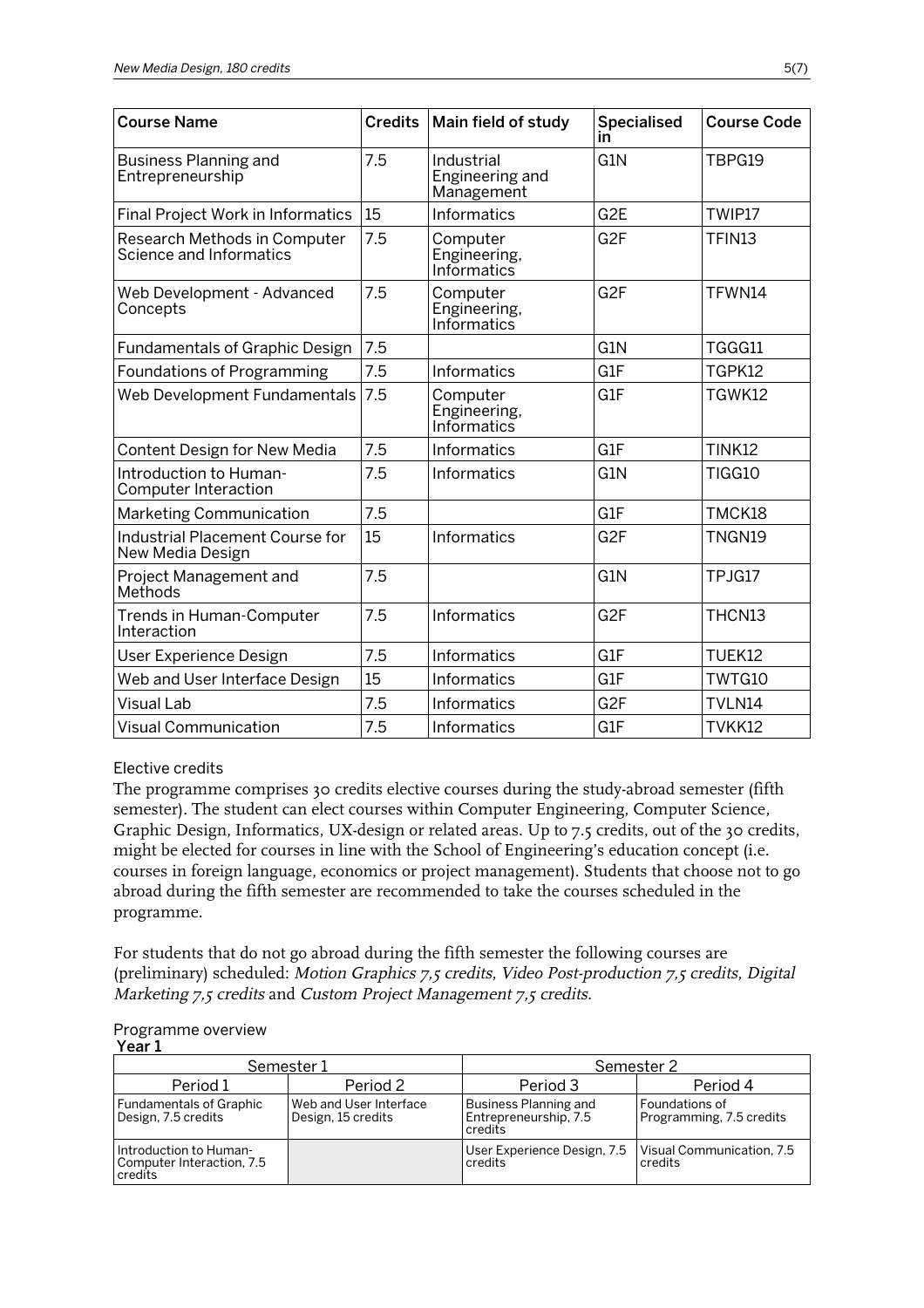Year 2

| Semester 3                                     |                                              | Semester 4                                                              |                                                                    |
|------------------------------------------------|----------------------------------------------|-------------------------------------------------------------------------|--------------------------------------------------------------------|
| Period 1                                       | Period 2                                     | Period 3                                                                | Period 4                                                           |
| Project Management and<br>Methods, 7.5 credits | Content Design for New<br>Media, 7.5 credits | Research Methods in<br>Computer Science and<br>Informatics, 7.5 credits | Industrial Placement Course<br>for New Media Design, 15<br>credits |
| Web Development<br>Fundamentals, 7.5 credits   | Marketing Communication,<br>7.5 credits      | Trends in Human-Computer<br>Interaction, 7.5 credits                    |                                                                    |

#### Year 3

| .                               |          |                                                        |                         |
|---------------------------------|----------|--------------------------------------------------------|-------------------------|
| Semester 5                      |          | Semester 6                                             |                         |
| Period 1                        | Period 2 | Period 3                                               | Period 4                |
| Optional credits, 30,00 credits |          | Web Development -<br>Advanced Concepts, 7.5<br>credits | Visual Lab, 7.5 credits |
|                                 |          | Final Project Work in Informatics, 15 credits          |                         |

# Teaching and examination

Throughout the academic year, typically, two courses are taken in parallel. Examination forms and grades are given by each course module, respectively. The programme overview shows the programme structure for both years and may be changed during the programme. For updated programme overview visit http://www.ju.se

#### **Prerequisites**

General entry requirements and Matematics 2a or 2b or 2c, English 6 with required grade passed in the Swedish upper secondary school system or international equivalent.

#### Continuation Requirements

In order to begin the second year, at least 30 credits from the programme's first year must be completed.

In order to begin the third year, at least 90 credits from the programme's first and second year must be completed.

# Qualification Requirements

To obtain a Degree of Bachelor with a major in Informatics, specialisation in New Media Design, students must complete a minimum of 180 higher education credits in accordance with the current programme syllabus, at least 90 of which must be in the main field of Informatics.

# Quality Development

The School of Engineering's quality assurance process involves continuous development and quality assurance of degree programmes and courses. This means, among other things, that great importance is attributed to student feedback and that a proactive approach is taken to the development of degree programmes and courses. The quality assurance process is carried out following applicable steering documents.

#### Other Information

If formal competence is missing, the applicant's substantial competence is tested if the applicant has acquired equivalent knowledge in some other way. The aim is to assess the collective competence and if the applicant has the opportunity to meet selected training. Substantial competence can be about knowledge and experience from working life, long-term mobility or other courses.

Course included in the programme can be read as a separate course, subject to availability. Prerequisites are stated in the syllabus.

Admission is under "Admission arrangements for first and second level" at Jönköping